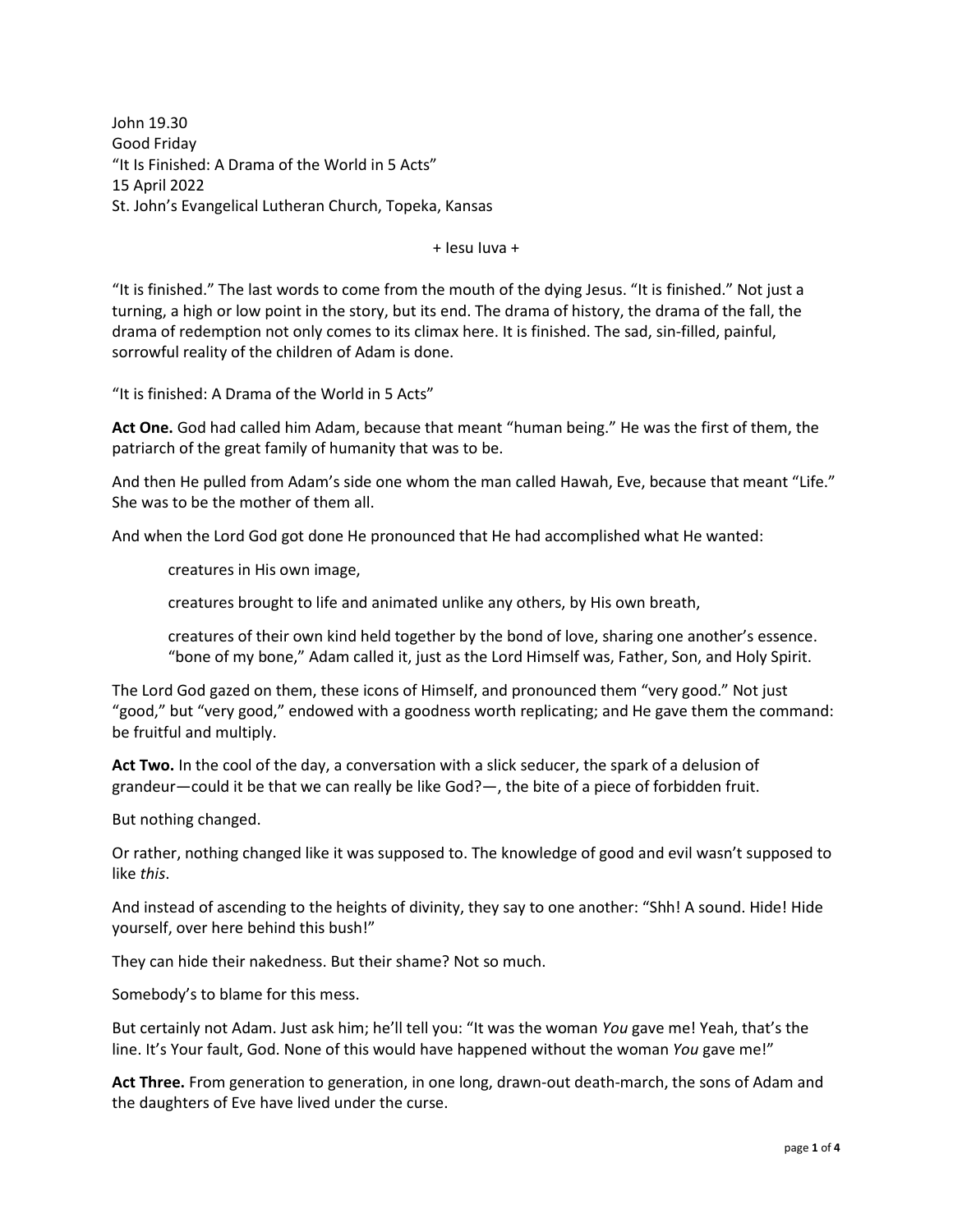In one long, drawn-out cycle after another, from sin, from Adam's sin, and Eve's, comes death; and from death, sin takes its own nihilistic energy. An energy perpetuated in the misery of each successive generation.

The children of Eve the woman named Life pass on death to those to whom they give life.

Brother slays brother.

Whole societies call the other the enemy and systematically eradicate them.

Whole societies, legislators and judges, even our own, sign on the dotted line and legally orchestrate the clinical death of millions.

That's what the children of Adam do. They rape, steal, and murder. They cheat. They slink around behind the backs of their husbands, their wives. They cheat on taxes, they cheat their neighbors, they cheat in mere games. All to get ahead of the misery. And they stop at nothing. They turn friends into tools for advancement; they lie about themselves—always for the better—, and rumor the evil of others.

When they're not actually doing any of this, they're talking about it; and when they're not talking about it, they're driven to distraction from the depth of their being by a relentless, undying desire to do so.

And then to forget the misery of it all they familiarize themselves with the end of a needle, the bottom of a pill bottle, the inside of plastic baggy.

That's what the sons of Adam, the daughters of Eve, do.

But the shame! The shame won't go away! It wasn't supposed to be like this.

And faithful sons of Adam that they are, they shout, "Don't blame me. Don't let's not blame each other—that hits too close to home. What's Adam's line? Yeah, that's the line. It's God's fault."

**Act Four.** Like the most sinister plot imaginable, the criminals arraign the Just. The criminals put the Just on trial and make themselves prosecutor, judge and jury.

Because someone's going to pay for all of this. Good Friday A.D. 33.

• God had given the courtesy to our first parents of approaching them quietly and calmly in the cool of the day, when things are comfortable. Now the sons of Adam arraign God in Christ at the 6<sup>th</sup> hour, when the sun is at its highest and hottest, to show how their rage burns.

• God had allowed Adam and Eve to speak in their defense. Now God in Christ offers no defense, no rebuttal to the charge leveled by Adam's sons.

• God had approached our first parents with gentle questions, to determine the facts of the case. But now? Facts be damned—Jesus is subjected to accusation without evidence, driven malice, anchored in lies.

• Even in delivering the curse, God had shown His infinite grace and longsuffering by promising one who would be wounded in their place. But now the guilty substitute, Barabbas, is rejected for the Holy and the Innocent.

• Even in delivering the news of their fall, God had shown His infinite grace and longsuffering by not executing the terms of the infringement—in that day you will die—; and now Jesus is rushed off to His death on the same day.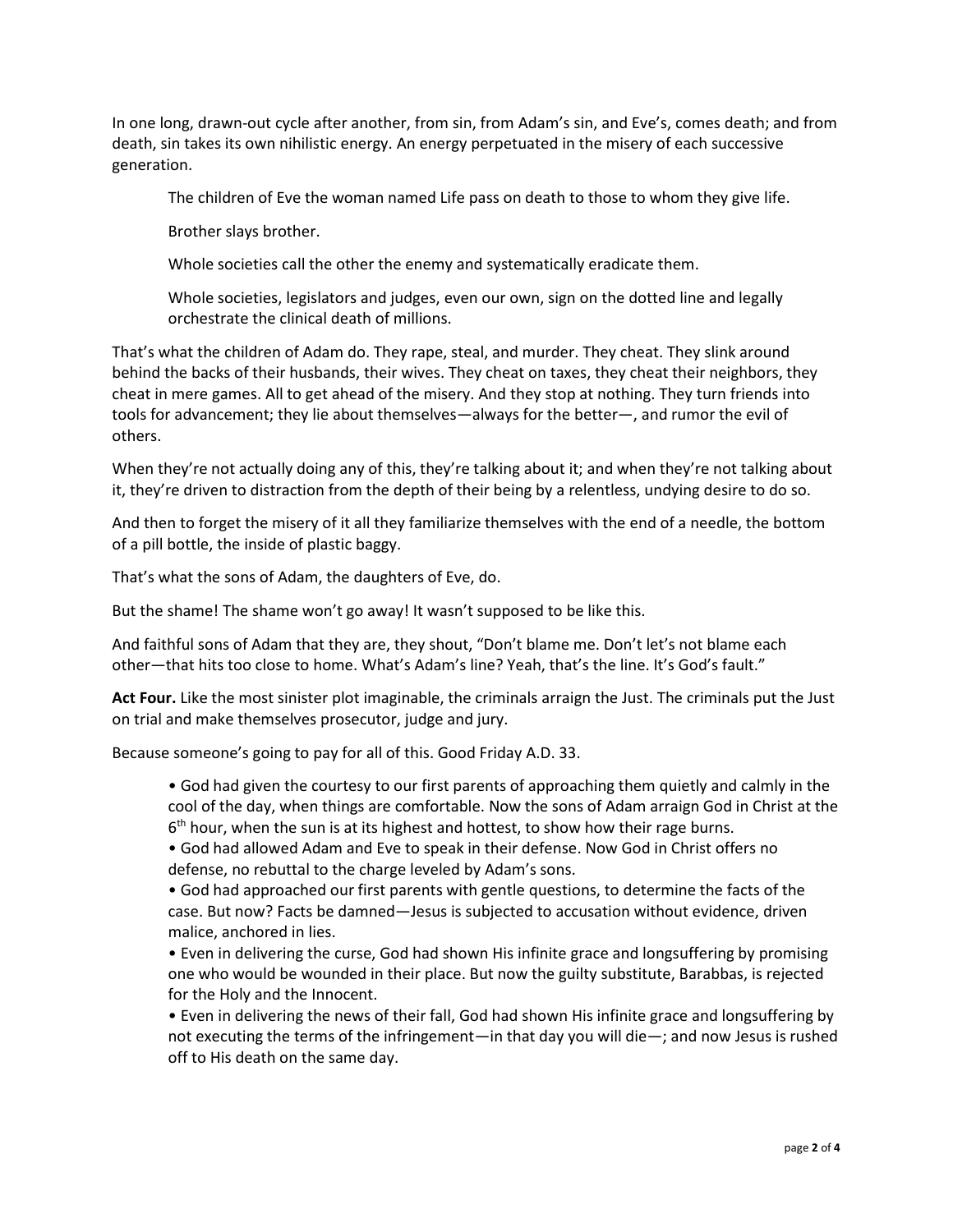But let's be clear about something. All this happens not because God approves of the charges. In His perfect justice, He rejects the premises, the evidence, the argument. So ludicrous is it all, in fact, that no judge on earth worth his salt could be part of this kangaroo court.

But as faulty and lame and trumped up as this whole miscarriage of justice is, the sons of Adam and the daughters of Eve have one point right. Somebody is at fault; and somebody must pay. Somebody must pay. For the slaughter in Ukraine, for the aborted baby, for abandoned wife, for the lonely life that ends in suicide, for the short-fused father, for the child who's turned out nothing but bad, for the many who died during the pandemic—alone, because of contagion— somebody must pay. And the sentence is enormous. It is death and hell. Somebody must pay.

But the sons of Adam and the daughters of Eve will not.

In fact, they cannot.

And so God Himself accepts charges He cannot condone. That's what grace and mercy are. The Just One, God Himself, in Christ subjects Himself to the injustice of the sons of Adam and the daughters of Eve in order to be both the Just and the Justifier of them all, in order to undo the curse step by step.

**Act Five.** To restore the life lost by the first Adam, the Son of God and Mary's Son comes as the Second Adam to give life to Adam and all His descendants by His death. "Yet death reigned from Adam to Moses, even over those whose sinning was not like the transgression of Adam, who was a type of the One Who was to come.... For as by one man's man's disobedience the many were made sinners, so by one man's obedience the many will be made righteous." [Rom. 5.14,19]

To unravel Eve's deception by Satan, He allows Himself to be betrayed by Satan. "After Judas had taken the morsel, Satan entered him. Jesus said to him, 'What you are going to do, do quickly.'" [John 13.27]

That the Light of the world might enlighten all men, He is sought in the darkness by the light of lamps and torches. "So Judas, taking the cohort and henchmen from the high priests and Pharisees, came to the place with torches and lights and weaponry." [John 18.3]

To bring men to the eternal Garden, heaven, He is dragged from a garden. "So the band of soldiers and their captain and the officers of the Jews arrested Jesus and bound Him." [John 18.12]

To unbar the way to the heavenly garden for those whose way to the earthly garden was guarded by an angel, He stays angel legions from entering the fray on His behalf. "If My kingdom were of this world, My servants would have been fighting that I might not be delivered over to the Jews. But My kingdom is not of this world." [John 18.36]

Crowned with thorns, He wears on His brow the curse of the ground. "And the soldiers twisted together a crown of thorns and put it on his head." [John 19.2]

To release them from the pain of daily survival, He endures the pain of whip and scourge. "Pilate took Jesus and flogged Him....And the solders came up to Him... and struck Him with their hands." [John 19.3]

To wipe the sweat from men's brow, He labors to carry the heavy load of His cross. "And He went out, bearing His own cross." [John 19.17]

To restore men to life, He goes to the death. "He went out…to the place of the Skull, which in Aramaic is Golgotha." [John 19.17]